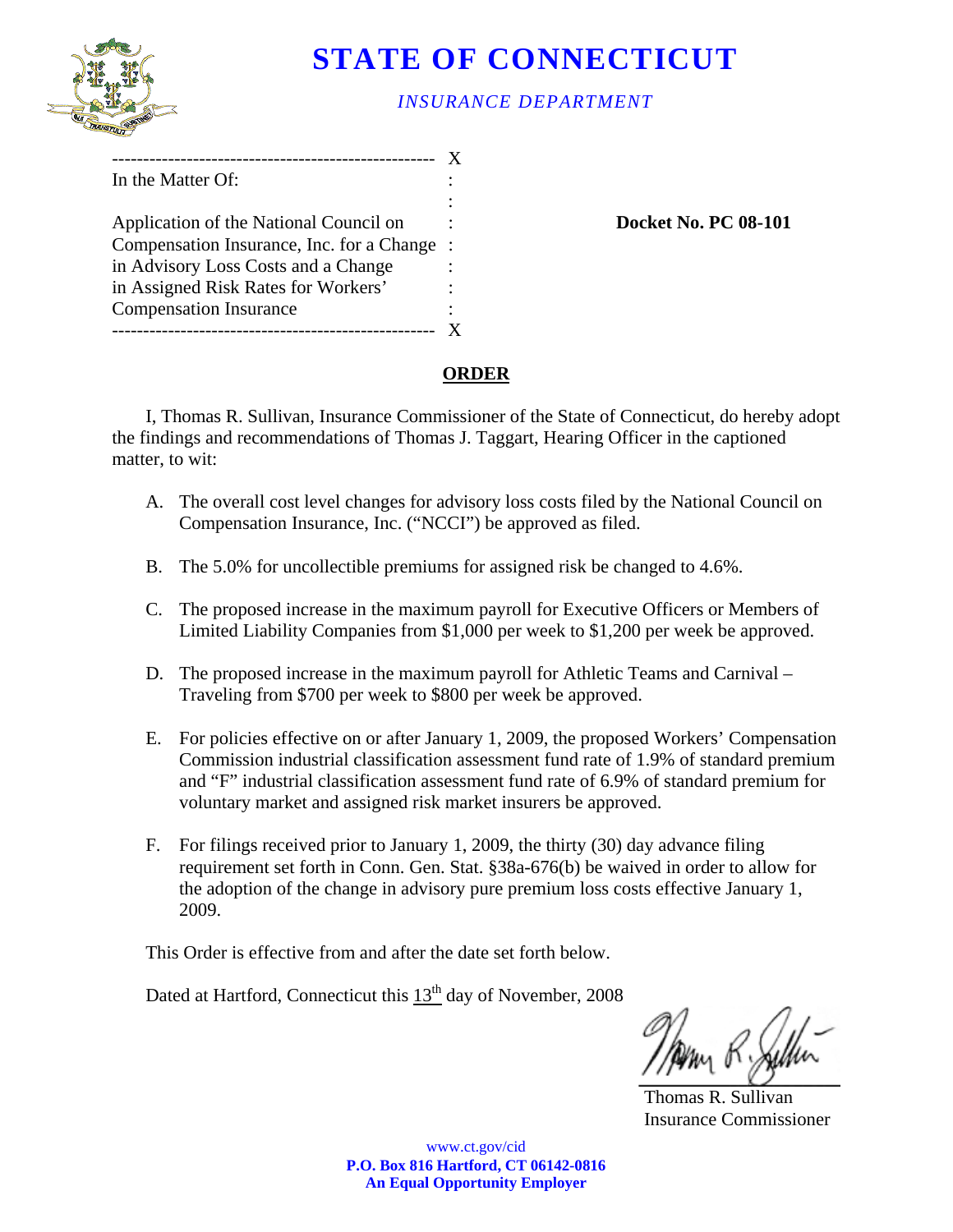

# **STATE OF CONNECTICUT**

*INSURANCE DEPARTMENT* 

| _____________                             |         |
|-------------------------------------------|---------|
| In the Matter Of:                         |         |
|                                           |         |
| Application of the National Council on    |         |
| Compensation Insurance, Inc. for a Change | $\cdot$ |
| in Advisory Pure Premium and a Change     |         |
| in Assigned Risk Rates for Workers'       |         |
| <b>Compensation Insurance</b>             |         |
|                                           |         |

**Docket No. PC 08-101** 

## **MEMORANDUM OF FINDINGS AND RECOMMENDATION**

## **I. INTRODUCTION**

The National Council on Compensation Insurance, Inc. ("NCCI") on September 22,2008 submitted a workers' compensation insurance filing for Advisory Loss Costs and Assigned Risk Rates pursuant to Conn. Gen. Stat. §38a-665(a). The Insurance Department held a public hearing on Monday, October 27, 2008 to consider the filing. In accordance with the authority granted by Conn. Gen. Stat. fj38a-16, it was in the public interest to hold a public hearing on this filing to aid in the Department's determination of compliance with standards for the making and use of rates contained in Conn. Gen. Stat. 538a-665 and to allow for public comment. Insurance Commissioner Thomas R. Sullivan appointed the undersigned to serve as hearing officer in this matter.

NCCI's filing for voluntary market loss costs and assigned risk plan rates is proposed to be effective January 1, 2009. The filing proposes revisions of the current loss costs and assigned risk rates that were approved effective January 1, 2008. NCCI proposes an overall -1.4% change for pure premium loss costs and an overall +1.6% change in assigned risk rates. Changes to individual classification costs have been limited to  $\pm 20\%$  of the industry group change.

### **II. FINDINGS**

After reviewing the exhibits entered into the hearing record and the testimony given by NCCI representatives and utilizing the Insurance Department's experience, technical competence and specialized knowledge, the undersigned makes the following findings of fact: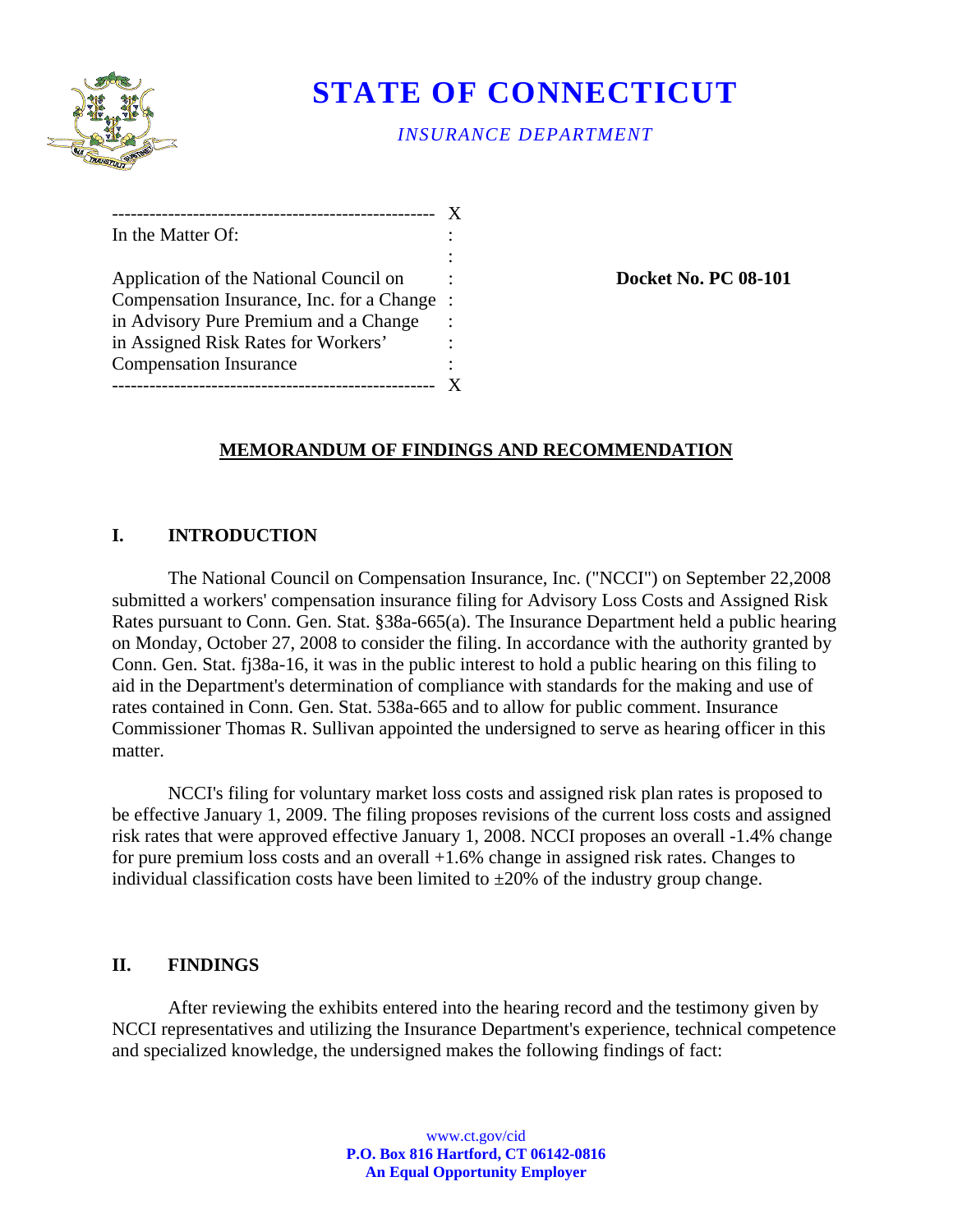1. The proposed change in Advisory Loss Costs reflects the following pure premium level changes:

| <b>Industry Group</b> | <b>Voluntary Market</b><br><b>Pure Premium Loss Cost</b><br>Change $(\%)$ |
|-----------------------|---------------------------------------------------------------------------|
| Manufacturing         | $-4.6$                                                                    |
| Contracting           | $-1.1$                                                                    |
| Office & Clerical     | $-3.5$                                                                    |
| Goods & Services      | $+2.3$                                                                    |
| Miscellaneous         | $-4.5$                                                                    |
| <b>Overall Change</b> | $-1.4\%$                                                                  |

2. The proposed change in Assigned Risk Market Rates reflects the following rate level changes:

| <b>Industry Group</b> | <b>Assigned Risk Plan</b><br>Rate Change (%) |
|-----------------------|----------------------------------------------|
| Manufacturing         | $-1.7$                                       |
| Contracting           | $+1.9$                                       |
| Office & Clerical     | $-0.5$                                       |
| Goods & Services      | $+5.5$                                       |
| Miscellaneous         | $-1.5$                                       |
| <b>Overall Change</b> | $+1.6%$                                      |

3. The components of the Advisory Loss Costs and Assigned Risk Market Rate changes are comprised of the following elements:

|                                 | <b>Pure Premium</b>     |                              |
|---------------------------------|-------------------------|------------------------------|
| Component                       | <b>Voluntary Market</b> | <b>Assigned Risk Premium</b> |
|                                 | Change $(\%)$           | Level Change (%)             |
| Experience, Trend and Benefits  | $-1.7$                  | $-1.7$                       |
| <b>Loss Adjustment Expenses</b> | $+0.3$                  | N/A                          |
| Expenses                        | N/A                     | $+0.4$                       |
| Change in Uncollectible         |                         |                              |
| <b>Premium Provision</b>        | N/A                     | $+2.9$                       |
| <b>Overall Change</b>           | $-1.4%$                 | $+1.6%$                      |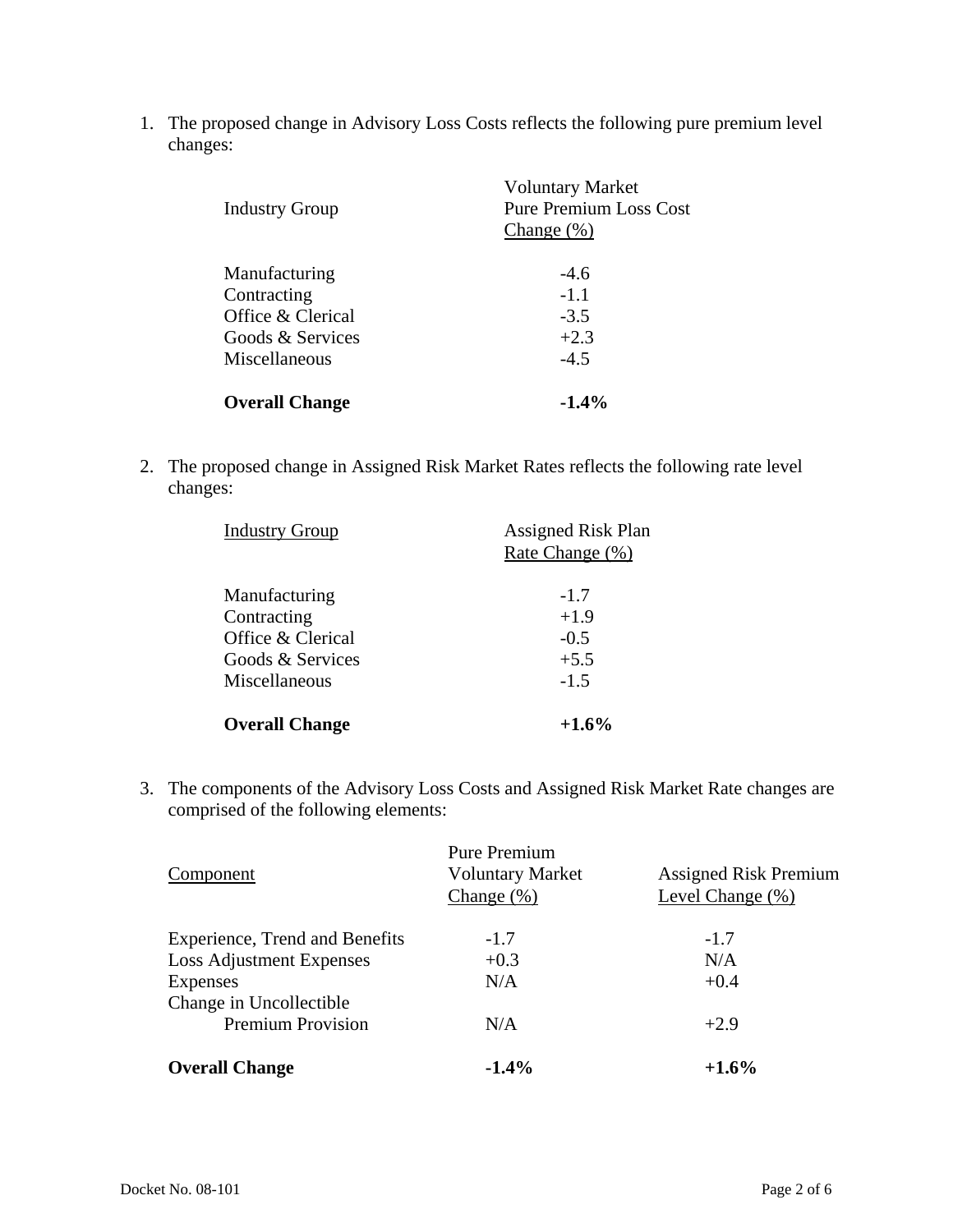- 4. The assessments due from employers for funding the cost of the Workers' Compensation Commission are 2.99% of losses. Insurance carriers pass through these assessments to employers. For the Voluntary Market and the Assigned Risk Market, the assessment rate converted to a percentage of premium is 1.9% of standard premium. The assessment rate for "F" classifications, which provides coverage under the United States Longshore and Harbor Workers' Compensation Act and its extensions, is changing to 12.0% of total losses, with a proposed assessment on assigned risk standard premium and voluntary market standard premium of 6.9%.
- 5. The filing proposes to increase the maximum payroll for Executive Officers or Members of Limited Liability Companies from \$1,000 per week to \$1,200 per week.
- 6. The filing proposes to increase the maximum payroll for Athletic Teams and Carnival-Traveling from \$700 per week to \$800 per week.
- premium. 7. The filing for the Assigned Risk Market proposes a 5.0% provision for uncollectible
- 8. The filing proposes to increase the minimum premium multiplier from 300 to 320.
- 9. The Practitioner Fee Schedule was revised effective July 15, 2008. NCCI estimates the impact of this change to be 0.3% on medical benefits.
- 10. The proposed Permissible Loss Ratio for the Assigned Risk Rate filing is 64.62%.

#### **III. DISCUSSION AND RECOMMENDATIONS**

#### A. Overall Loss Costs and Assigned Risk Rates

Conn. Gen. Stat. 438a-665 establishes the standards, methods and criteria for the making and use of workers' compensation insurance rates in Connecticut. Conn. Gen. Stat. 938a-665 provides that no rates shall be excessive or inadequate, nor shall they be unfairly discriminatory. Conn. Gen. Stat. §38a-665(b) provides that consideration shall be given, to the extent possible, to: past and prospective loss experience; reasonable margin for profit and contingencies; past and prospective expenses both countrywide and those specially applicable to this state; investment income earned or realized both from unearned premium and loss reserve funds; and other relevant factors, including judgment factors.

The overall cost levels are increasing for the assigned risk rates and decreasing for the advisory loss costs. The cost levels for this filing are based on Connecticut loss experience for policy years 2005 and 2006. NCCI adjusts past losses to current conditions using adjustment methods, which make the magnitude of the change very sensitive to their assumptions. Critical assumptions include those for trend, loss development and experience period. The Department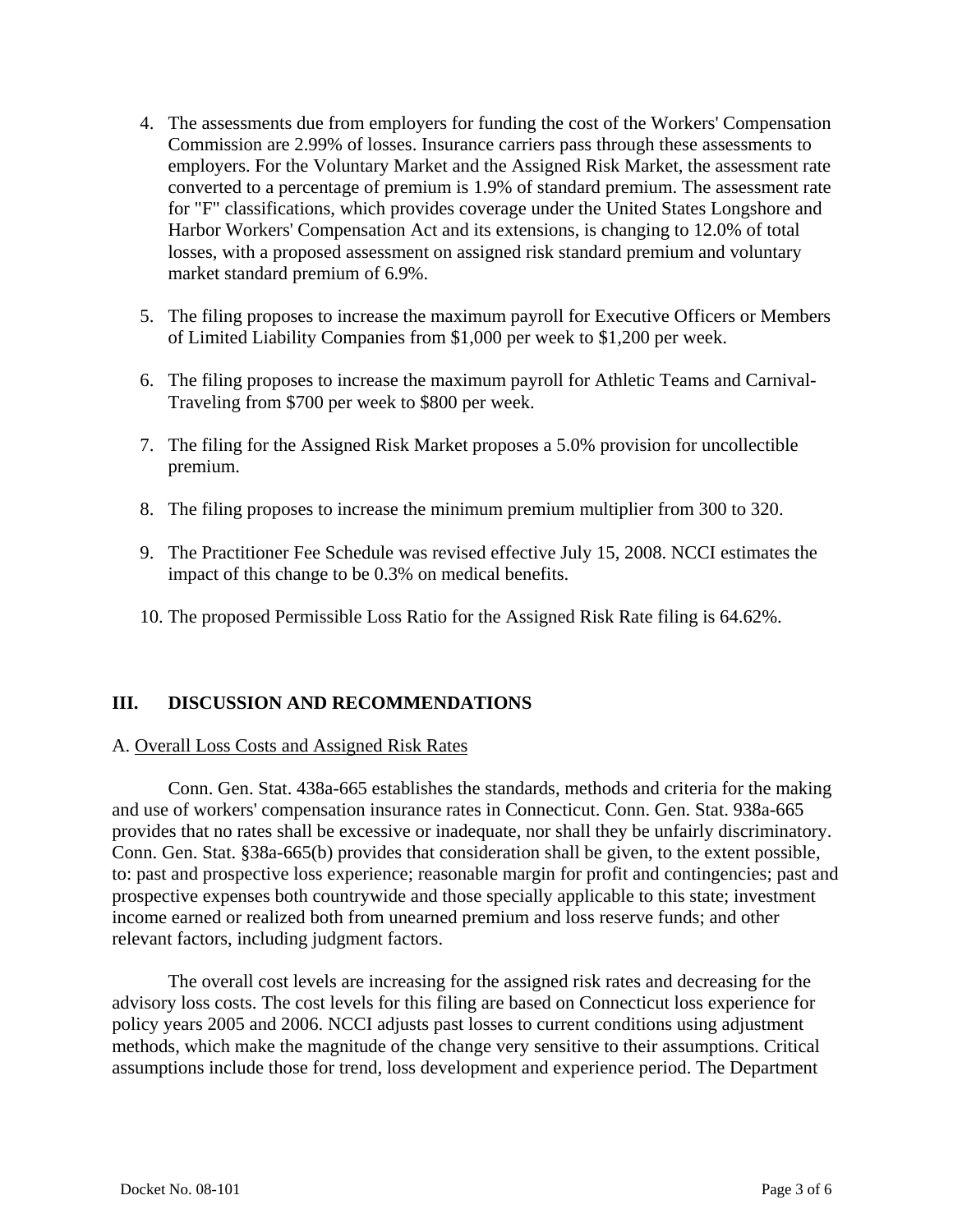reviewed the assumptions included in these filings for reasonableness, including the econometric forecast values.

Based on the foregoing, it is recommended that the overall cost level change for the advisory loss costs be approved as filed.

#### B. Assigned Risk Uncollectible Premium

NCCI is proposing a 5% provision for uncollectible premium for the assigned risk market. The filing states that the uncollectible premium has been approximately 6.8% of the net assigned risk premiums. In the prior year the provision for uncollectible premium was 2% with the remaining 3.3% in the IRR model. Per NCCI this would result in a slight decrease in the uncollectible premium percentage from 5.3% to 5.0%.

Based on this filing and the 2007 filing the 10 year average (1997-2006) for uncollectible premium is 4.6%. In reviewing the percentage of the uncollectible premiums for the past 10 years we note 2004,2005 and 2006 are over 6% year 2005 is 5% all other years are 4% or less. The uncollectible premium percentage should be no higher than 4.6%.

#### C. Maximum Payroll for Executive Officers or Members of Limited Liability Companies

The filing proposes to increase the maximum payroll for Executive Officers or Members of Limited Liability Companies from \$1,000 per week to \$1.200 per week. In the late 1970's, NCCI introduced a formula for the determination of the maximum remuneration for executive officers. The purpose of the formula was to be responsive to the state's economy and to eliminate the need for periodic adjustments. Two years ago it was increased to \$750 per week and last year it was increased to \$1,000 per week.

The Department believes that the maximum payroll for Executive Officers or Members of Limited Liability Companies should be approximately that of partners and sole proprietors. Partners and Sole Proprietors are charged an annual payroll of \$58,400, which is equal to \$1,123 per week. The increase to \$1,200 per week payroll for Executive Officers or Members of Limited Liability Companies produces an annual payroll of \$64,200. This increase in the per week payroll results in the maximum payroll being only slightly more than for partners and sole proprietors. The Department recommends that the payroll for Executive Officers or Member of Limited Liability Companies be increased to \$1,200 per week for 2009.

#### D. Maximum Payroll for Athletic Teams and Carnival-Traveling

NCCI is proposing to increase the current maximum payroll for Athletic Teams and Carnival – Traveling from \$700 per week to \$800 per week.

The maximum payroll had not changed for these classes in a number of years. For the last two years the weekly payroll has been increased by \$100. In the late 1970's NCCI introduced a formula for the determination of the maximum remuneration for these classes. The purpose of the formula was to be responsive to the state's economy and to eliminate the need for periodic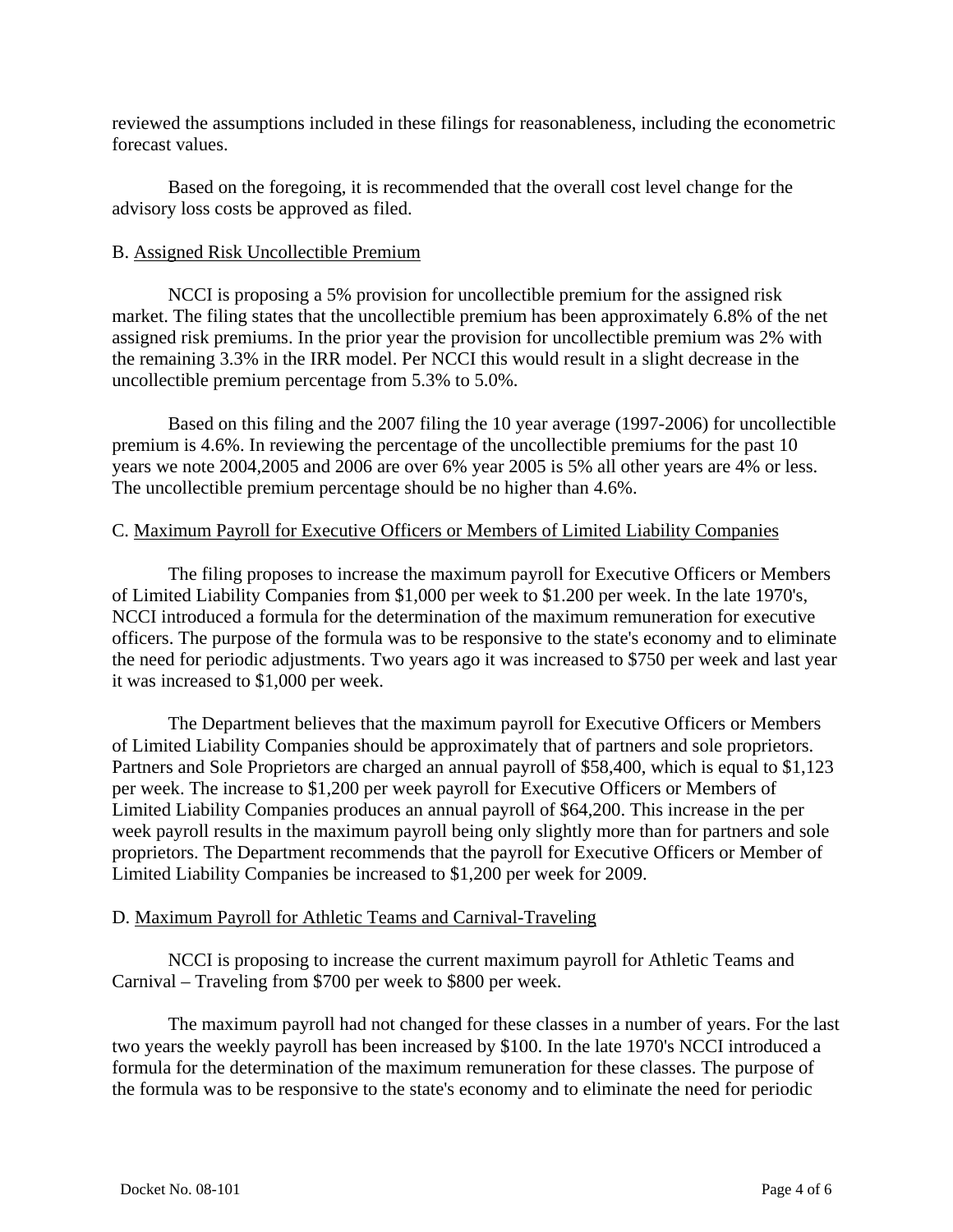adjustments. That formula was not approved and the maximum remained at five hundred dollars. Two years ago it was increased to \$600 a week and last year it was increased to \$700 a week. The maximum payroll should continue to be gradually increased for these classes. To temper the effect on employers with these classes, the increase should be no more than \$100.

#### E. Minimum Premium Multiplier

NCCI is proposing to increase the current minimum premium multiplier of 300 to 320. The minimum premium multiplier was last increased in the 2006 filing. At that time the NCCI recommended that the minimum premium multiplier be increased until it nears \$400 (the indicated level in 2004). The NCCI has not proposed to increase the minimum premium multiplier since 2006.

The United States Department of Labor shows the average weekly wage in Connecticut in the second quarter of 2007 to be \$1,033 which translates to an average salary in hundreds of \$537. The Department recommends the minimum premium multiplier be increased to 320.

NCCI needs to monitor the weekly wage put out by the United States Department of Labor and recommend changes in minimum premium multiplier based on the change in the weekly wage in Connecticut. The minimum premium multiplier should not be more than the Connecticut average salary in hundreds.

#### **IV. RECOMMENDATIONS**

On the basis of the foregoing Facts and Discussion, it is recommended to the Commissioner that the following orders be entered, to wit:

- A. Approve the overall cost level changes for advisory loss costs filed by NCCI.
- B. The 5.0% for uncollectible premiums for assigned risk be changed to 4.6%.
- C. Approve the proposed increase in the maximum payroll for Executive Officers or Members of Limited Liability Companies from \$1,000 per week to \$1,200 per week.
- D. Approve the proposed increase in the maximum payroll for Athletic Teams and Carnival-Traveling from \$700 per week to \$800 per week.
- E. Approve the proposed Workers Compensation Commission industrial classification assessment fund rate to 1.9% of standard premium and "F" industrial classification assessment fund rate to 6.9% of standard premium for voluntary market and assigned risk market insurers for policies effective on or after January 1, 2009.
- F. Approve the proposed increase in the Minimum Premium Multiplier from 300 to 320.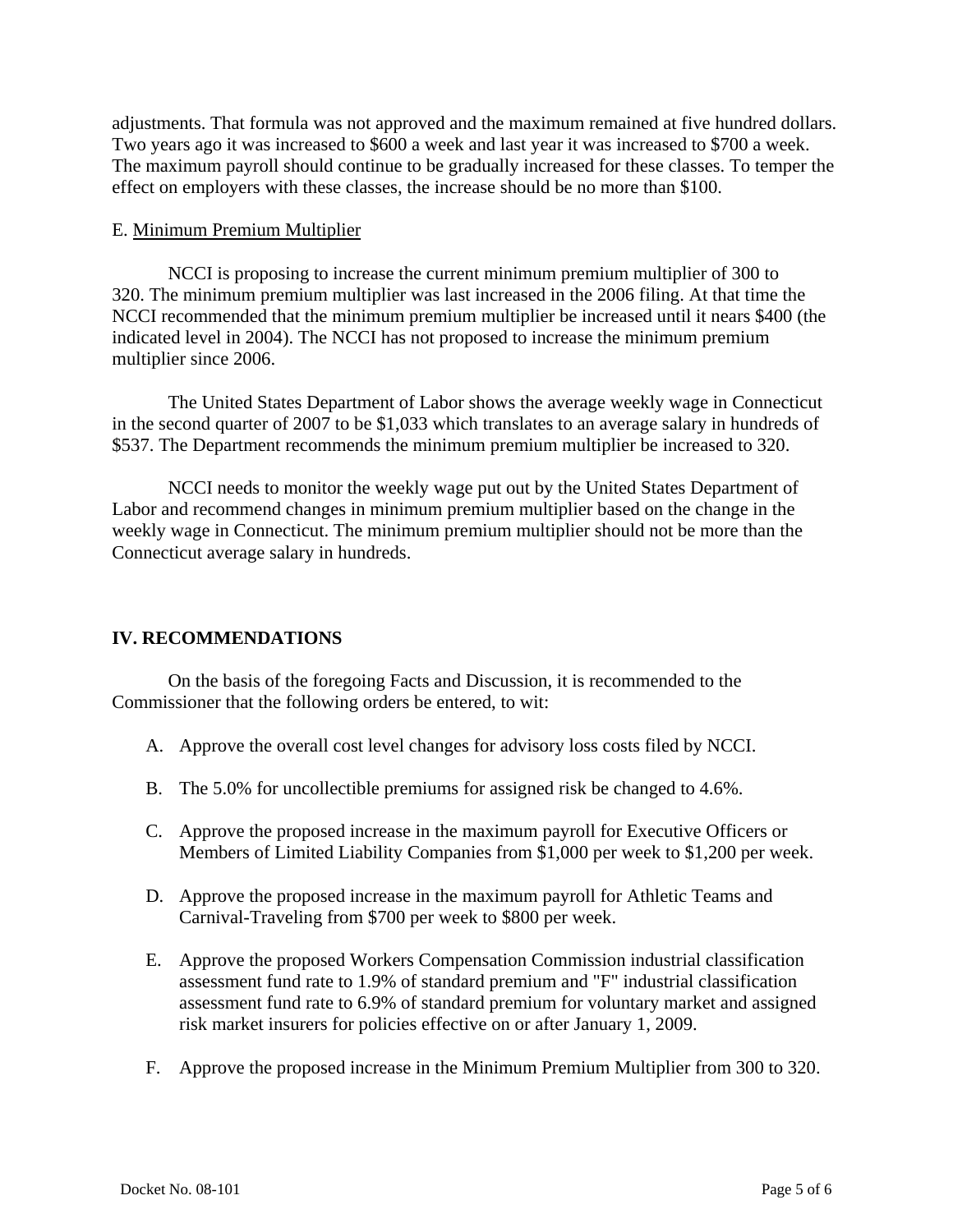G. Waive the thirty (30) day advance filing requirement set forth in Conn. Gen. Stat. 538a-676(b) for filings received prior to January 1, 2009 in order to allow for the adoption of the change in advisory pure premium loss costs effective January 1, 2009.

Dated at Hartford, Connecticut, this 13<sup>th</sup> day of November, 2008

Homas Fragant

Hearing Officer